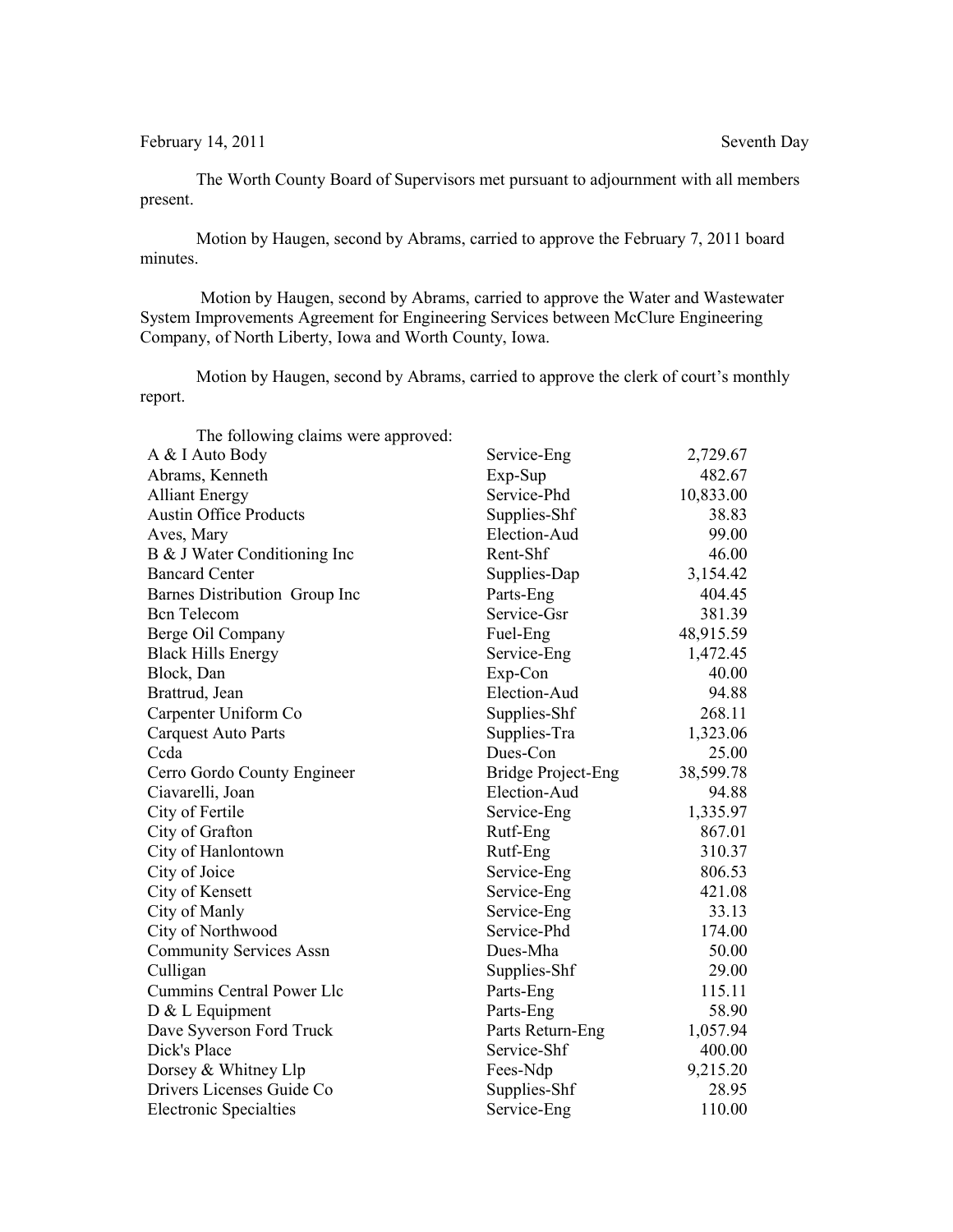| Faktor, Virginia                   | Election-Aud  | 113.68   |
|------------------------------------|---------------|----------|
| <b>Fallgatter's Market</b>         | Supplies-Phd  | 853.29   |
| Fedeler, David                     | Reimburse-Phd | 336.00   |
| Fisher, Jane                       | Mileage-Mha   | 130.19   |
| Five Star Shop Service             | Supplies-Eng  | 75.00    |
| Gentz, Jacob                       | Service-Phd   | 120.00   |
| Gordon, Judith                     | Election-Aud  | 94.88    |
| Gordon, Tennis                     | Election-Aud  | 117.91   |
| <b>Grafton Welding</b>             | Supplies-Con  | 99.00    |
| Groh, Zelda                        | Election-Aud  | 99.00    |
| Hamand, Carol                      | Election-Aud  | 127.78   |
| Hanson, Jake                       | Exp-Trs       | 160.74   |
| Hanson, Jim                        | Exp-Con       | 177.89   |
| Haugen, David                      | Mileage-Sup   | 105.75   |
| Hawkeye Foodservice Dist           | Supplies-Shf  | 460.54   |
| <b>Heartland Power Coop</b>        | Service-Eng   | 323.42   |
| Hebel, Ila                         | Election-Aud  | 99.00    |
| Horan, Teri Lee                    | Exp-Shf       | 128.80   |
| Huber Supply Co                    | Supplies-Eng  | 64.80    |
| Icit                               | Dues-It/Gis   | 250.00   |
| <b>Interstate Motor Trucks</b>     | Parts-Eng     | 110.22   |
| Iowa Dept of Public Safety         | Service-Shf   | 4,041.00 |
| Iowa Office Supply Inc             | Supplies-Eng  | 419.79   |
| Iowa State Sheriff's & Deputies    | Dues-Shf      | 500.00   |
| Isac                               | Edu-Sup       | 130.00   |
| Jensen, Bobbie                     | Mileage-Mha   | 62.98    |
| Joe's Collision & Performance      | Service-Shf   | 648.63   |
| Jost, Margaret                     | Election-Aud  | 94.88    |
| Kathleen's Care Inc                | Service-Mha   | 744.00   |
| Knudtson, Donald                   | Mileage-Asr   | 15.98    |
| Kuennen, Joseph                    | Service-Gsr   | 402.00   |
| Lake Mills Lumber Co               | Supplies-Eng  | 46.50    |
| <b>Larsen Plumbing</b>             | Service-Gsr   | 308.24   |
| Lea Mobile Glass Inc               | Service-Eng   | 258.00   |
| Liberty Square Care Center         | Service-Mha   | 1,979.66 |
| Low's Standard                     | Fuel-Asr      | 86.06    |
| Mail Services Llc                  | Service-Trs   | 212.23   |
| Manly Junction Signal              | Service-Ema   | 755.12   |
| Marshall & Swift Inc               | Supplies-Eng  | 313.41   |
| <b>Mason City Business Systems</b> | Service-Shf   | 174.13   |
| Mason City Fire And Rescue         | Service-Mex   | 600.00   |
| Mason City Glass Service           | Service-Cap   | 2,272.00 |
| Mason City Tile & Marble Co In     | Supplies-Cap  | 1,500.65 |
| Matt Parrott/Storey Kenworthy      | Supplies-Trs  | 36.76    |
| May, Dennis                        | Exp-Sup       | 97.76    |
| Mediacom                           | Service-Phd   | 157.90   |
| <b>Medical Arts Press</b>          | Supplies-Phd  | 284.42   |
| Mercy Medical Center-North Ia      | Service-Mex   | 1,686.12 |
| Michaelis, Carrol                  | Election-Aud  | 94.88    |
| Mireles, Sandra                    | Mileage-Mha   | 220.20   |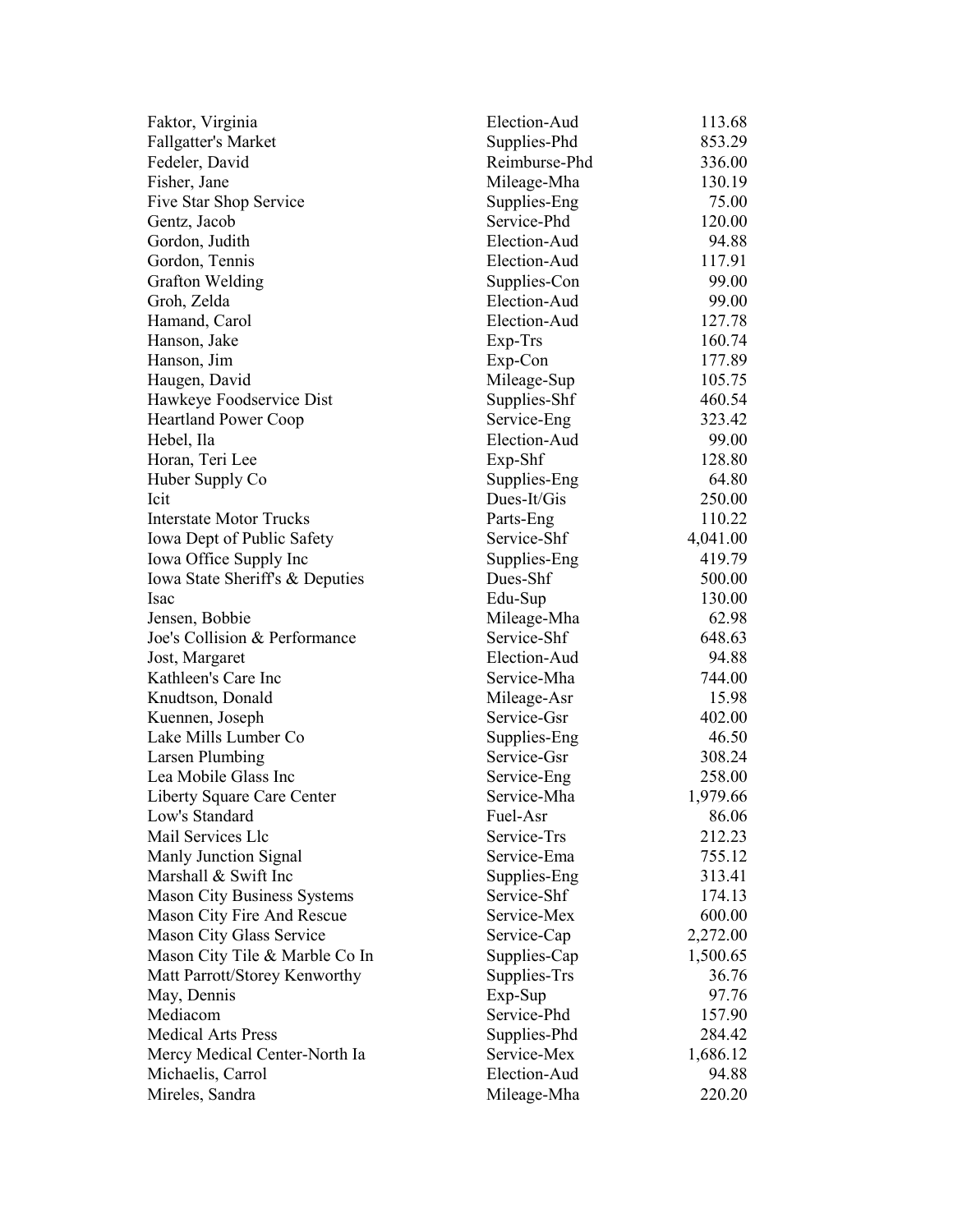| Mitchell Co Care Facility          | Service-Mha      | 1,808.80 |
|------------------------------------|------------------|----------|
| Mitchell County Ema                | Exp=Ema          | 297.51   |
| Mueller, Dean A                    | Exp-Con          | 20.00    |
| Napa Auto Parts                    | Parts-Eng        | 79.44    |
| Niacc                              | Edu-Phd          | 80.00    |
| Niacog                             | Service-Tra      | 995.27   |
| Niebur, Ellen                      | Mileage-Mha      | 66.74    |
| Nora Springs Rockford Register     | Service-Aud      | 249.40   |
| Nordic Lanes                       | Exp-Phd          | 339.50   |
| North Country Equipment            | Supplies-Con     | 410.10   |
| Northern Iowa Therapy Pc           | Service-Phd      | 490.00   |
| Northern Safety Co Inc             | Supplies-Eng     | 538.41   |
| Northwood Anchor                   | Service-E911     | 805.06   |
| Northwood Electric Inc             | Service-Eng      | 728.42   |
| Northwood Fire Department          | Reimburse-E911   | 2,000.00 |
| Northwood Lumber Co                | Supplies-Eng     | 67.41    |
| Northwood Sanitation Llc           | Service-Phd      | 245.00   |
| Northwood True Value               | Supplies-Phd     | 13.49    |
| Northwood Welding Inc              | Supplies-Con     | 18.00    |
| Omni Tel Communications            | Fees-E911        | 30.00    |
| Orpen, Diann                       | Election-Aud     | 4.13     |
| Page, John                         | Mileage-Asr      | 33.84    |
| Parmley, Jerry                     | Exp-Vaf          | 33.84    |
| Pollard                            | Service-Gsr      | 120.00   |
| Printing Services Inc              | Credit Equip-Asr | 531.72   |
| Pritchard's of Northwood Inc       | Service-Shf      | 2,186.61 |
| Pronto Market                      | Supplies-Eng     | 77.59    |
| Qwest                              | Service-Eng      | 620.57   |
| <b>Ram Systems</b>                 | Service-Phd      | 480.00   |
| Redinger, Shanan                   | Election-Aud     | 113.68   |
| <b>Reserve Account</b>             | Postage-Trs      | 2,500.00 |
| Rohne, Joel                        | Exp-It/Gis       | 266.02   |
| Russell, Joyce                     | Mileage-Asr      | 21.62    |
| Scott Van Keppel Llc               | Parts Return-Eng | 2,454.23 |
| Simplex/Grinnell                   | Service-Gsr      | 2,029.00 |
| Smith, Candace                     | Election-Aud     | 127.78   |
| Sorbo, Mary                        | Election-Aud     | 72.53    |
| Soups Pizzeria                     | Exp-Phd          | 150.00   |
| <b>Springhill Suites Marriott</b>  | Edu-Trs          | 133.28   |
| Streich, Norma                     | Election=Aud     | 109.34   |
| Stumo, Ilyce                       | Election-Aud     | 4.13     |
| Swanson, Dorene K                  | Service-Cta      | 8.00     |
| Terminal Supply Co.                | Parts-Eng        | 209.02   |
| The Richmond Center                | Service-Mha      | 379.32   |
| Thompson, Herbert                  | Mileage-Asr      | 4.70     |
| Torgeson, Beverly M                | Election-Aud     | 113.68   |
| Treasurer, State of Iowa           | Tank Reg-Eng     | 40.00    |
| <b>Treat America Food Services</b> | Supplies-Shf     | 55.40    |
| Trenhaile, Judith                  | Election-Aud     | 113.21   |
| <b>U S Postal Service</b>          | Postage-Shf      | 132.00   |
|                                    |                  |          |